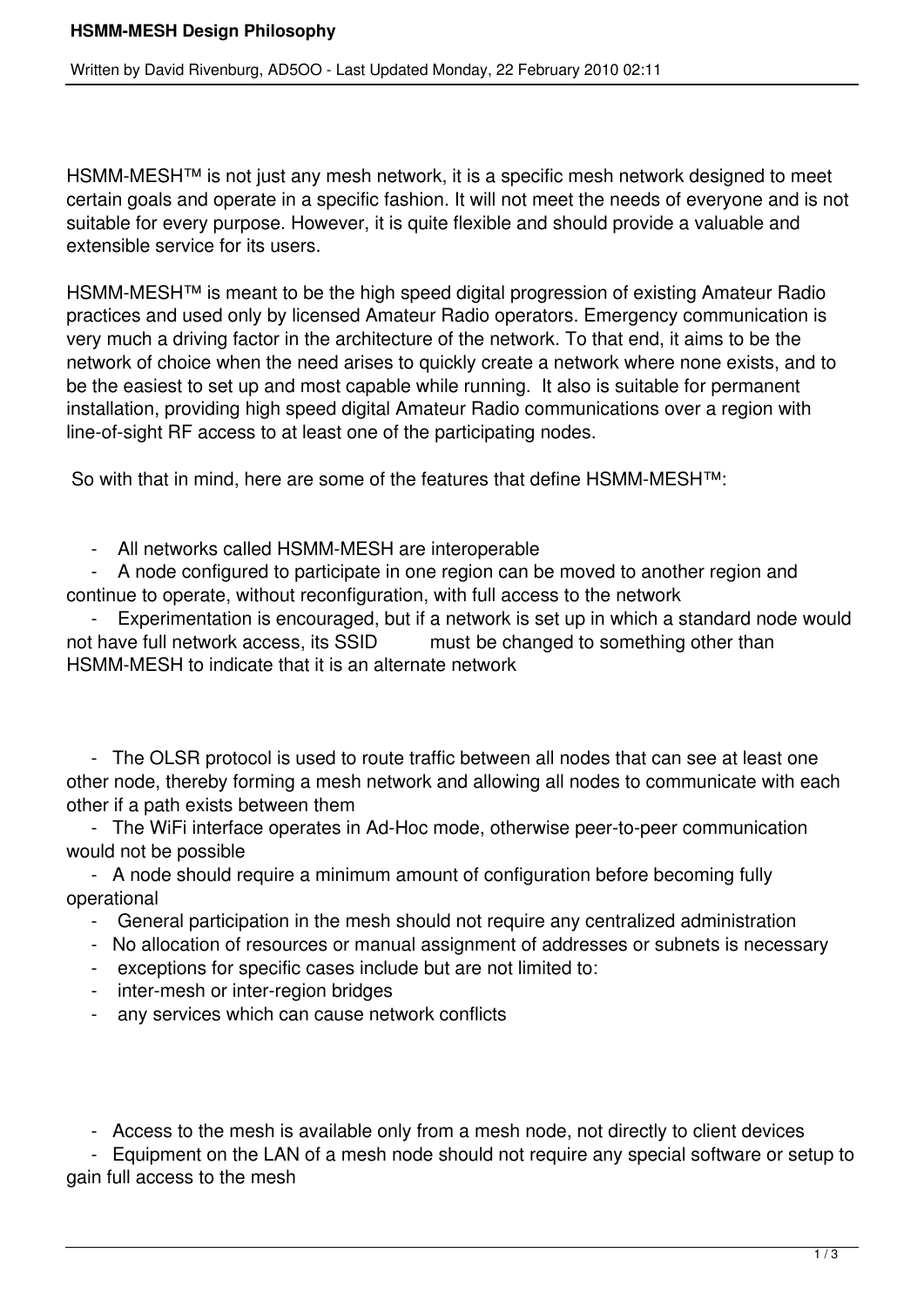## **HSMM-MESH Design Philosophy**

## Written by David Rivenburg, AD5OO - Last Updated Monday, 22 February 2010 02:11

 - The supplied DHCP parameters (or their static equivalent) should be sufficient for full network connectivity

- This does not pertain to specific applications, only to general network access

 - It is a fully self-sufficient network and does not require any other infrastructure or resources to be in place for its participating nodes to be able to communicate with each other

 - DNS is an integral part of the system - you should never have to know the IP address of any mesh node, using the hostname is sufficient to initiate a connection

Additionally, there are certain things that HSMM-MESH™ is not:

- it is **NOT** a replacement for your home internet connection
- being an Amateur Radio network, it can only carry traffic that is allowed under FCC Part 97 rules
	- several types of internet traffic violate these rules
	- also, it is **NOT** a replacement for your home internet connection
	- finally, it is *N O T* a replacement for your home internet connection
	- and by the way, it most certainly **CANNOT** be used in any way with your business network

I hope I have made myself clear. If the internet traffic contains data types that are already being used over ham radio such as Echolink or findu.com, that is perfectly acceptable. I am not a lawyer so I will not attempt to enumerate all the types of data that are or are not permissible under Part 97. It is your responsibility to comply with the terms of your license. If you question the permissibility of your internet traffic, it is probably best to not use it. This is the kind of traffic that your home internet connection is better suited for. You probably have Part 15 WiFi access to the internet. Use that instead.

Section 97.113.a.5 states: No amateur station shall transmit communications, on a regular basis, which could reasonably be furnished alternatively through other radio services.

This is what Part 15 is for: your day-to-day non-ham internet activity. HSMM-MESH™ on the other hand is, as are all ham radio activites, a service for the purpose of self-training,